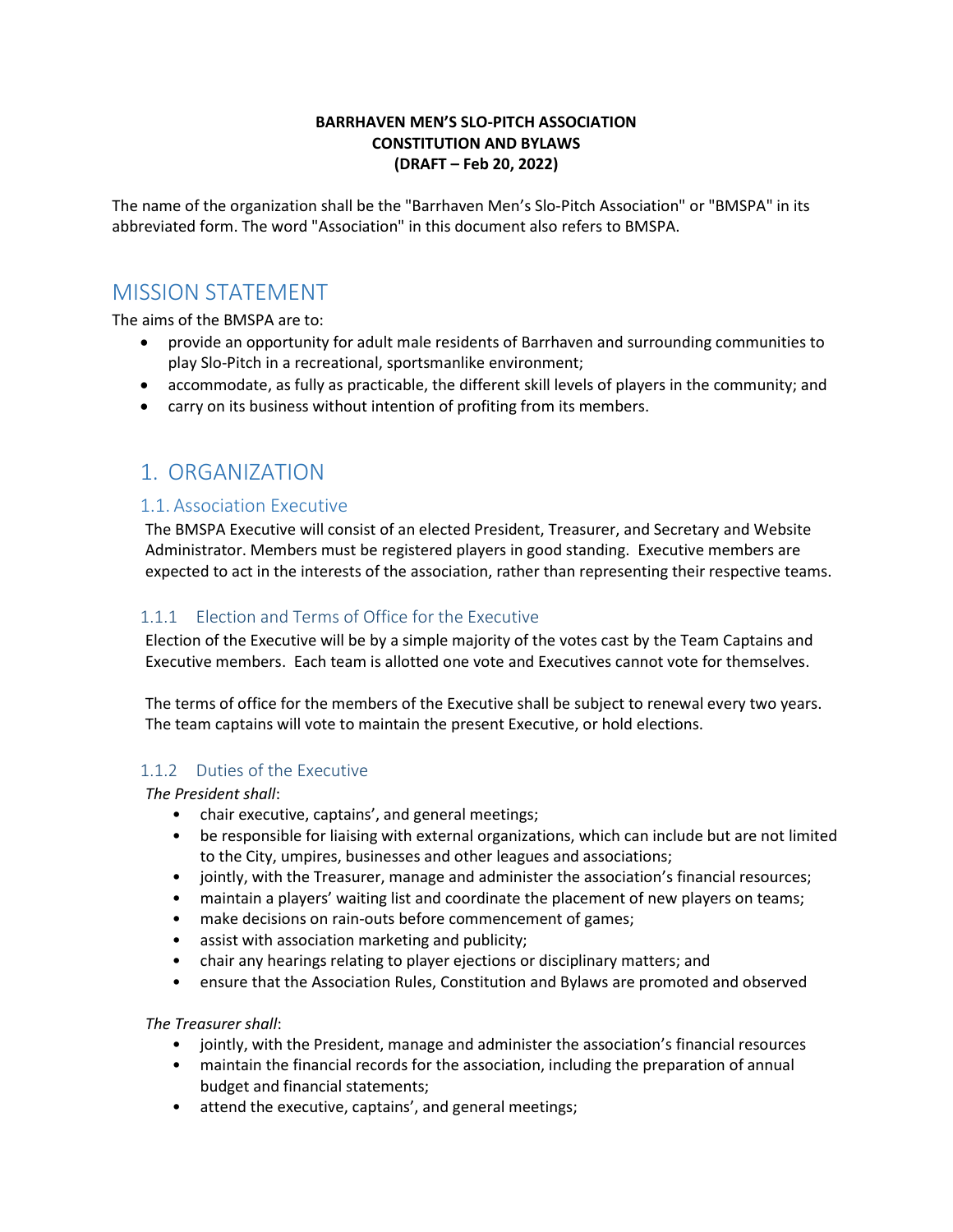- assist in the general duties of running the association efficiently and effectively;
- participate in hearings related to player ejections or disciplinary matters; and,
- ensure that the Association Rules, Constitution and Bylaws are promoted and observed

#### *The Secretary shall*:

- develop regular season and play-off schedules, and amend as required throughout the season
- prepare meeting minutes and association correspondence;
- maintain association files and records (i.e. contracts);
- attend the executive, captains', and general meetings;
- assist in the general duties of running the association efficiently and effectively;
- participate in hearings related to player ejections or disciplinary matters;
- assist with association marketing and publicity; and,
- ensure that the Association Rules, Constitution and Bylaws are promoted and observed.

### *The Website Administrator shall*:

- maintain and update the association's web site as required, including ensuring schedules, standings and team contact information remain current;
- attend the executive, captains', and general meetings;
- assist in the general duties of running the association efficiently and effectively;
- participate in hearings related to player ejections or disciplinary matters;
- assist with marketing and publicity; and
- ensure that the Association Rules, Constitution and Bylaws are promoted and observed

## 1.2 Team Captains

Each team must designate a Team Captain. Captains must be registered players in good standing. Co-captains or alternate contacts are permitted, however each team is only entitled to a single vote on any issue presented at association meetings.

## 1.2.1 Election and Terms of Office for Team Captains

The procedures for selecting Team Captains or other team representatives are decided upon by the individual teams. Such procedures are independent of the BMSPA.

## 1.2.2 Duties of Team Captains

*Team Captains shall*:

- meet at the request of the Executive;
- notify their players of registration requirements;
- collect and provide all required documents, including the team roster, waiver form, and fees;
- demonstrate and promote sportsmanlike behaviour and fair play at all times;
- represent and vote on behalf of the players on their teams at captains' meetings;
- participate in and represent their players at disciplinary hearings; and
- ensure that the Constitution, Bylaws and Rules for the Association are understood and observed by their team players.

## 1.3 Members

Membership consists of all registered players within the association.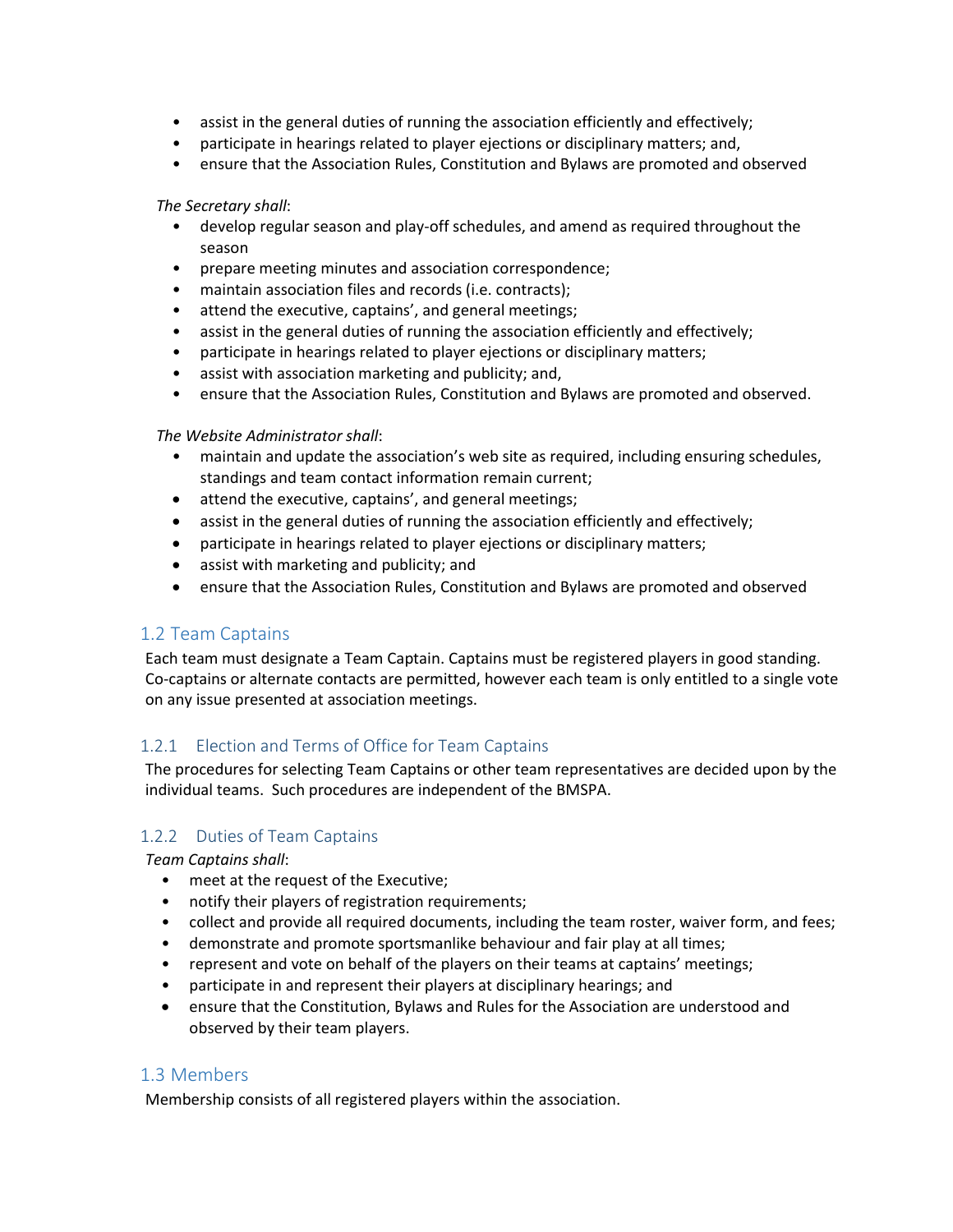#### *Members shall:*

- demonstrate and promote sportsmanlike behaviour and fair play at all times
- be encouraged to approach any member of the Executive, when they feel the rules or bylaws are not being adhered to.

# 2. Participation in BMSPA

- 2.1 Membership in the BMSPA is comprised of male residents of Barrhaven and surrounding communities who were in good standing in the previous season. Membership for all players will be at the discretion of Executive.
- 2.2 Players must be a minimum of 18 years of age as of the first of May of the current season. New players may be asked by the Executive to provide proof of age.
- 2.3 All players must sign the team's roster in order to participate. This shall include the player's full printed name and signature. Spare players must sign the waiver form before playing.
- 2.4 Only players listed on a roster may attend the year-end banquet.
- 2.5 Each team shall carry a maximum of 20 players. It is recommended that a team have a minimum of 14 players, in order to account for absences throughout the season.
- 2.6 New players to the association will be placed on a waiting list until a team identifies itself as having room on their roster to accommodate a new player. Teams must accept any new player(s) assigned by the Executive.
- 2.7 A player is only eligible to play in the play-offs if that player participates in at least 50% of the regular season games. Team Captains are responsible for documenting the player's participation in the association.
- 2.8 Rosters and team fees must be collected prior to the commencement of the season, or by a deadline established by the Executive. Failure to comply will result in the team or player being suspended from participating until the fees are paid in full. Individuals with extenuating circumstances may apply directly to the Executive for extensions. All such applications will be addressed on a confidential, case-by-case basis.
- 2.9 The President, Treasurer, Secretary and Web Administrator are exempt from paying the yearly registration fee in recognition for their time and effort expended to manage the association.
- 2.10 The BMSPA seeks to provide a safe, fun activity for any who wish to participate. Racism and discrimination of any sort shall not be tolerated. Offenders will be subject to disciplinary measures, up to and including expulsion from the association without refund.

# 3. VOTING PROCEDURES

These procedures shall apply to all Association meetings: